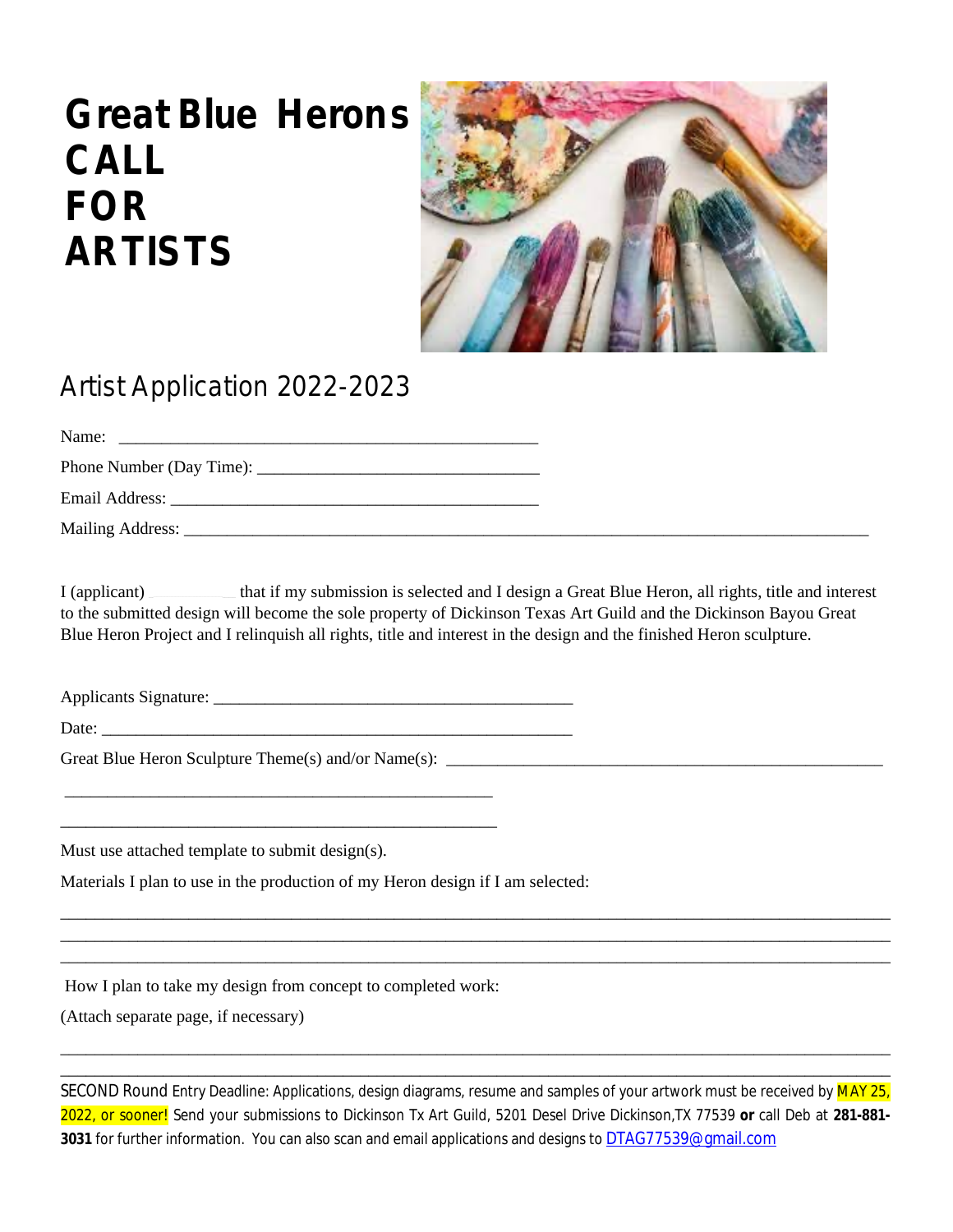This local project is a wonderful way to:

- **·** Showcase your talent
- **·** Get optimum exposure through increased pedestrian traffic
- **·** Media attention throughout Galveston/Harris County and beyond!

**·** An opportunity to give back to our town through this community based Art Project and meet other artists and stay connected through social media after the events!

 Don't just take our word for it. Communities all over the nation have taken part in similar projects. Check out two Texas local projects <https://seaturtles.org/campaigns/turtles-about-town/> and [www.bootifulwimberly.com](http://www.bootifulwimberly.com)

[We will also have the Herons posted on out Dickinson Texas Art Guild and Destination Dickinson webpages](http://www.bootifulwimberly.com)  [with artist bio](http://www.bootifulwimberly.com)['](http://www.bootifulwimberly.com)[s and pictures along with a short story on your bird. The local press has been very good about](http://www.bootifulwimberly.com)  [posting pictures.](http://www.bootifulwimberly.com)

## **[To Participate:](http://www.bootifulwimberly.com)**

**[·](http://www.bootifulwimberly.com)** [Print out and complete the application form, which must include your Great Blue Heron design. Please print](http://www.bootifulwimberly.com)  [the design template and include your name on each piece submitted. Be sure to show us both sides of the](http://www.bootifulwimberly.com)  [heron.](http://www.bootifulwimberly.com)

**[·](http://www.bootifulwimberly.com)** [Provide a copy of your art resume or your artist bio.](http://www.bootifulwimberly.com)

**[·](http://www.bootifulwimberly.com)** [You can attach prints of your work, so that the sponsors are able to see your past work. Refer to a webpage if](http://www.bootifulwimberly.com) [you have one. This will be a good way to showcase your talent and show the sponsors your work ethic and](http://www.bootifulwimberly.com)  [experience.](http://www.bootifulwimberly.com) 

**[·](http://www.bootifulwimberly.com)** [Completed application, design, resume and any pictures must be turned in no later than May 25, 2022.](http://www.bootifulwimberly.com)

You are able to submit up to three [designs.](http://www.bootifulwimberly.com) The more that the business thinks your Heron will [captivate](http://www.bootifulwimberly.com) an [audience](http://www.bootifulwimberly.com) the more likely your Heron will be selected. You also might a request for each [design!](http://www.bootifulwimberly.com) [You](http://www.bootifulwimberly.com) can [always](http://www.bootifulwimberly.com) have ["](http://www.bootifulwimberly.com)[extras](http://www.bootifulwimberly.com)["](http://www.bootifulwimberly.com) done to your Heron with an [additional](http://www.bootifulwimberly.com) cost that can be worked [between](http://www.bootifulwimberly.com) you and the [sponsor.](http://www.bootifulwimberly.com) [However](http://www.bootifulwimberly.com) do not plan for this. Make sure that you are mindful towards others with your design. [Vulgarity,](http://www.bootifulwimberly.com) nudity, political, and/or religious [statements](http://www.bootifulwimberly.com) [and](http://www.bootifulwimberly.com) [other](http://www.bootifulwimberly.com) [questionable](http://www.bootifulwimberly.com) content will **[not](http://www.bootifulwimberly.com)** be [accepted.](http://www.bootifulwimberly.com) No corporate logos are permitted as they are difficult to replicate to company [standards.](http://www.bootifulwimberly.com) Final [designs,](http://www.bootifulwimberly.com) [and](http://www.bootifulwimberly.com) [any changes from final design, must be approved by DTAG committee.](http://www.bootifulwimberly.com)

## **[NEXT STEP:](http://www.bootifulwimberly.com)**

**[·](http://www.bootifulwimberly.com)** [T](http://www.bootifulwimberly.com)[hree to four artists will judge all submitted design ideas and make approval recommendations.](http://www.bootifulwimberly.com)

**[·](http://www.bootifulwimberly.com)** [The artists that have their designs selected will be notified via email and/or phone. If you do not receive an](http://www.bootifulwimberly.com)  [email confirmation, you may call a committee member of Dickinson Tx Art Guild](http://www.bootifulwimberly.com) [to inquire if your design is](http://www.bootifulwimberly.com)  [approved by DTAG.](http://www.bootifulwimberly.com)

**[·](http://www.bootifulwimberly.com)** [All selected designs will be compiled into a design portfolio for the sponsors to review. Once a selection has](http://www.bootifulwimberly.com)  [been made the sponsors will be matched with the artist.](http://www.bootifulwimberly.com)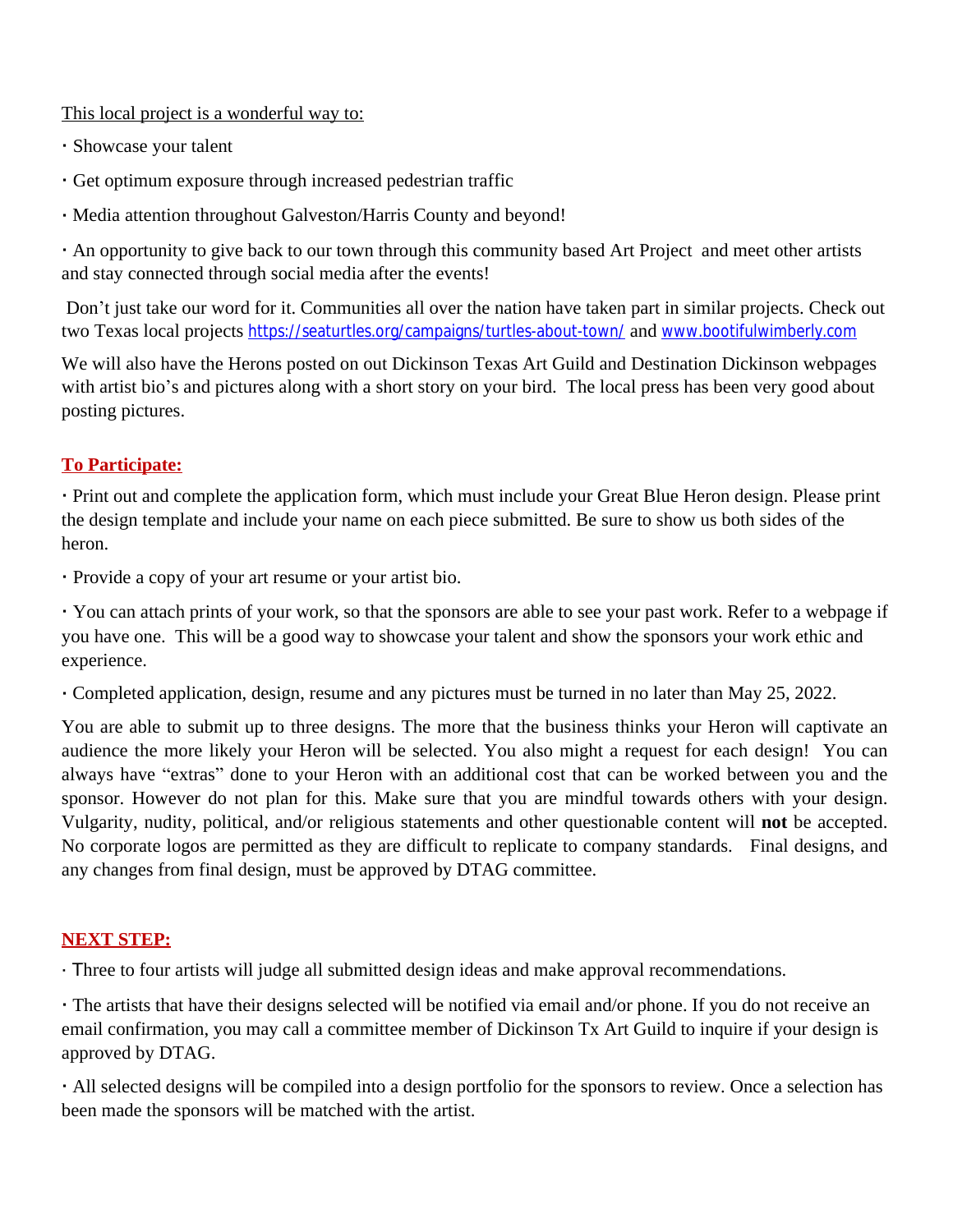Some sponsors know which artist they would like to design a heron. This is permissible however the sponsor and artist are responsible to DTAG to inform them of this parternship. DTAG does not want to overload any artist. Any designs are must be approval by DTAG.

**·** Selected artist will then receive instructions for the pick up and delivery of the Heron or work at a selected air conditioned location in Dickinson. At pickup the artists will be given \$100 for paint supplies. Once the artist has safely delivered the completed Heron, they will receive final payment of \$275. If additional art fees have been discussed between the the sponsor and artist, that will be between the two parties.

**·**The finished sculptures will be presented though designated city webpages and through DTAG. Destination Dickinson and DTAG will host a city wide party with Heron treasure hunts, photos ops, food trucks, games, ice cream, etc. At this event people will pick choice their People Choice Award. This event will be announced through the City, local webpages, and local media.

## **Rules :**

- · Artist may not alter from the basic Heron design/form. No one can compromise the structural integrity. The contact points by which the Herons are attached to their bases cannot be altered or obstructed.
- · Artists may paint or adorn the Herons. Objects attached must be affixed so they cannot be removed. Attached objects must be weather resistant and able to tolerate a polycoat.
- · The front concrete base area in front of the Heron will be reserved for a plaque. This plaque will include the artist name, the Heron's Name, sponsor's name, and date.
- · Herons will be installed outside, fully accessible to the public. People, including children, will be touching and taking pictures with the Herons. The Herons will be poly coated before installation. Designs must be appropriate for public display. Designs that are religious, political or sexual in nature will not be accepted. Corporate logos and advertising are not permitted. The review committee evaluates all designs and has sole discretion to accept or reject any design.
- DO NOT USE latex paints. Acrylic paint by Golden is recommended because of the consistency and intensity of color. Other brands of acrylic paints can be used.
- · Heron must be completed within two months of taking possession of the statue, or by August 30, 2022. If you do not pick up your statue within a month August 30, 2022 then it will be reassigned. The timeline to finish may be less if you are late in picking up the heron. If you need take the Heron to another location to paint then please arrange a date/time for Heron to be returned. Coordinate with Deborah 281-881-3031 or Gaylynn at 832-274-0869
- · Artists are encouraged to do research on the Round 2business sponsors and plan your design to capture their attention!